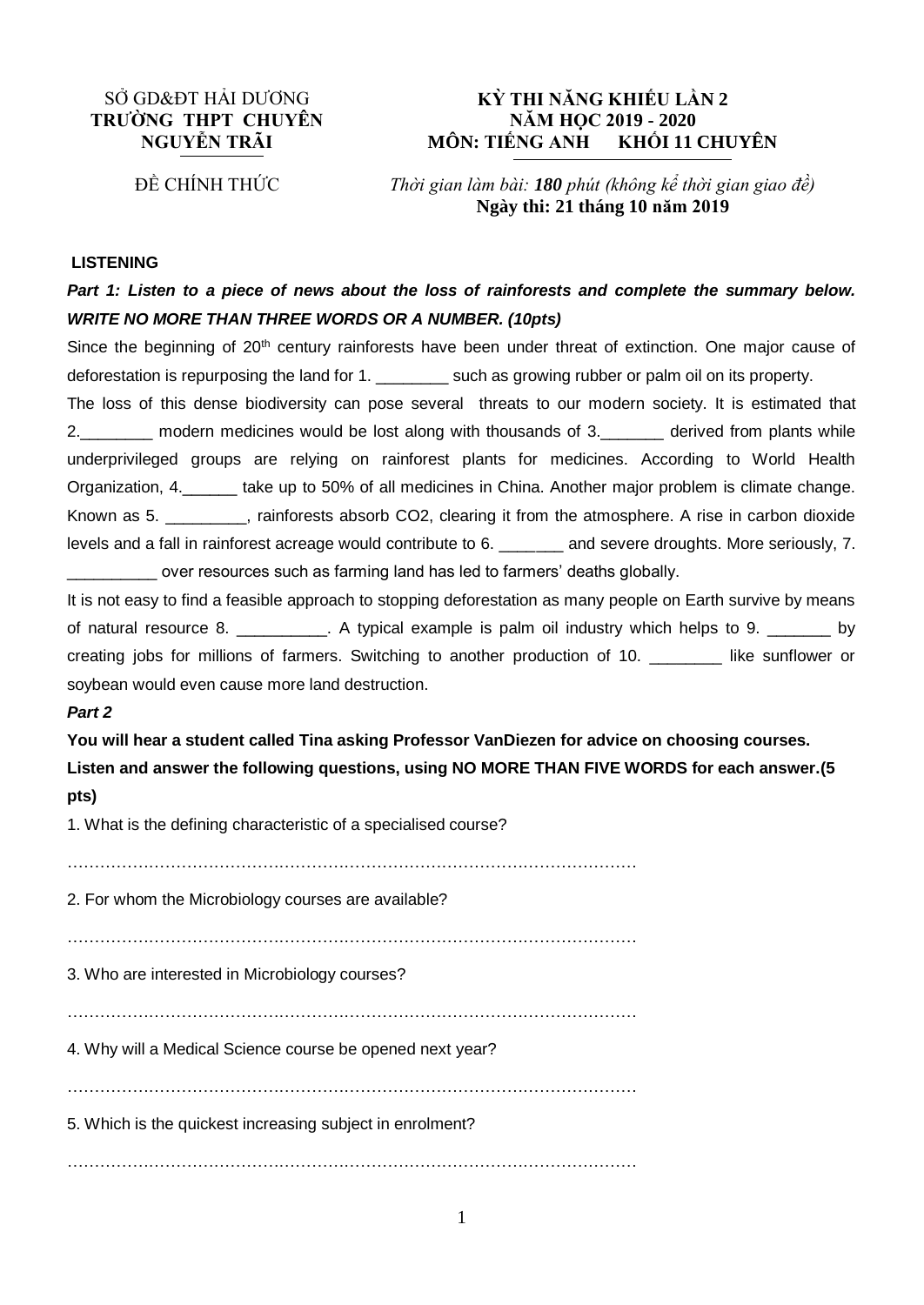# *Part 3 :You will hear a radio interview, decide decide whether the following sentences are true (T) or false (F).(5 pts)*

- 1. The idea for the invention occurred to Ryan while waiting at a Burger King restaurant.
- 2. Ryan used the idea when he entered a science contest.
- 3. Ryan's invention helps deaf people learn sign language.
- 4. Ryan had no previous experience of building electronic devices.
- 5. Ryan has sold his invention to a deaf community centre.

# *Part 4: You are going to hear a radio phone-in programme on the subject of allergies. For questions 1- 5 choose the answer A, B, C or D) which fits best according to what you hear. Write your answers in the corresponding numbered boxes (5pts)*

1. Which of these possible explanations for the increase in allergies does the programme presenter mention in her introduction?

- **A.** People are exposed to more dangerous substances than in the past.
- **B.** People's resistance to allergens is lower than in the past.
- **C.** More new allergens are being released into the environment.
- **D.** Higher levels of stress have made people more prone to allergies.
- 2. Which of the questions does the first caller, Tim, want to know the answer to?
	- **A.** What is the most likely cause of his allergy?
	- **B.** Why is he allergic to grass and pollen?
	- **C.** Will he ever be free of the allergy?
	- **D.** How can he improve his condition?
- 3. Arabella, the caller from Amsterdam,
	- **A.** thinks she may have passed on her allergy to her children.
	- **B.** asks how she can minimize the risk of her children having allergies.
	- **C.** wants to know whether her peanut allergy will continue in the future.
	- **D.** asks how probable it is that her children will have allergies.
- 4. If both a child's parents have a particular allergy, that child
	- **A.** is more than likely to have the same allergy.
	- **B.** has a less than fifty per cent chance of getting the same allergy.
	- **C.** will probably develop a different allergy.
	- **D.** is at no greater risk of developing the allergy than any other child**.**
- 5. According to Dr Bawaldi, some people believe that the increase in asthma among young children may result from
	- **A.** living in centrally heated or air-conditioned buildings.
	- **B.** being in areas with very high levels of exhaust fumes.
	- **C.** spending too much time in hygienic environments.
	- **D.** receiving medical treatment for other types of illness.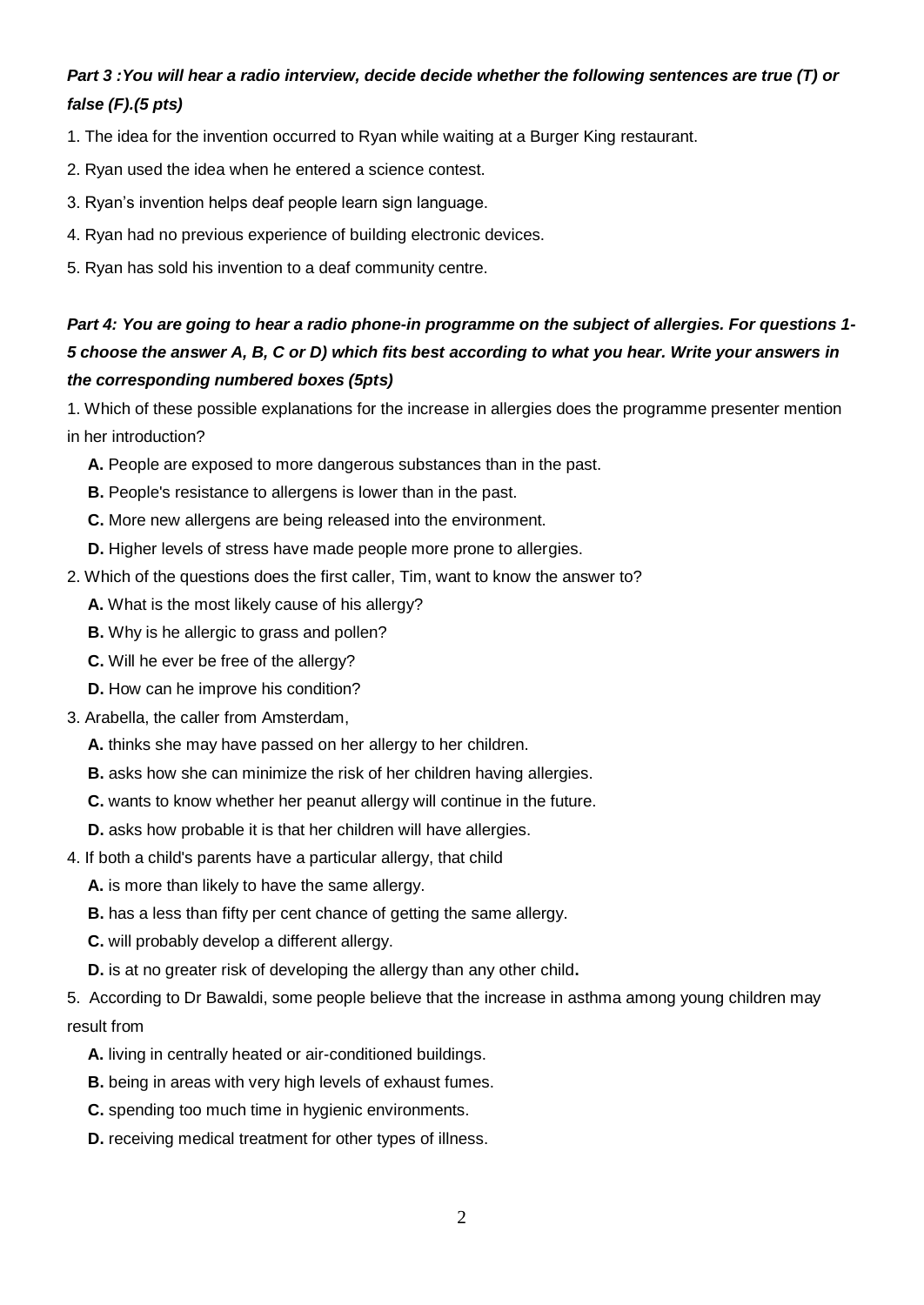## SỞ GD&ĐT HẢI DƯƠNG **TRƯỜNG THPT CHUYÊN NGUYỄN TRÃI**

# **KỲ THI NĂNG KHIẾU LẦN 2 NĂM HỌC 2019 - 2020 MÔN: TIẾNG ANH KHỐI 11 CHUYÊN**

ĐỀ CHÍNH THỨC

*Thời gian làm bài: 180 phút (không kể thời gian giao đề)* **Ngày thi: 21 tháng 10 năm 2019**

|               | Part 1. Choose the best answer A, B, C or D to complete each sentence (10points)       |                                    |                                                                                                          |
|---------------|----------------------------------------------------------------------------------------|------------------------------------|----------------------------------------------------------------------------------------------------------|
|               | 1. General Custer was confident of victory despite being vastly _________ by the enemy |                                    |                                                                                                          |
|               | A. outnumbered B. outclassed C. overcome D. overtaken                                  |                                    |                                                                                                          |
|               |                                                                                        |                                    | 2. The lawyer insisted that his client ______________never have been arrested in the first place         |
| A. must       |                                                                                        | B. should C. would                 | D. could                                                                                                 |
|               | 3. I wish the neighbors_______________ making so much noise                            |                                    |                                                                                                          |
|               | A. would stop <b>b.</b> B. will stop <b>b.</b> C. stopped <b>b.</b> stopping           |                                    |                                                                                                          |
|               | 4. This painting stands a good ___________________ of winning a prize                  |                                    |                                                                                                          |
|               | A. possibility B. opportunity C. certainty D. chance                                   |                                    |                                                                                                          |
|               | 5. I expect ________________the course next year                                       |                                    |                                                                                                          |
|               | A. completing B. to complete C. will complete D. completed                             |                                    |                                                                                                          |
|               | 6. Do not ________________the driver while the bus is in motion                        |                                    |                                                                                                          |
|               | A. disturb <b>B.</b> distract <b>C. convert D. interrupt</b>                           |                                    |                                                                                                          |
|               | 7. At their time of year farmers_______________ their crops and store them for winter  |                                    |                                                                                                          |
|               | A. gather <b>B. remove C. pick up D. take in</b>                                       |                                    |                                                                                                          |
|               | 8. The cliffs on this part of the coast are being__________________ by the sea         |                                    |                                                                                                          |
|               | A. worn B. eroded C. demolished D. deteriorated                                        |                                    |                                                                                                          |
|               | 9. Anyone ___________ticket has been stolen should contact the airline immediately     |                                    |                                                                                                          |
| A. his        | B. their C. whose                                                                      |                                    | D. which                                                                                                 |
|               |                                                                                        |                                    | 10. Mrs. Archer is known ________________the finest collection of twentieth century art in private hands |
| A. as hand    | B. having C. by having                                                                 |                                    | D. to have                                                                                               |
|               | 11. He _____________ his life to the skill of the surgeons                             |                                    |                                                                                                          |
| A. owes       |                                                                                        | B. keeps C. preserves D. maintains |                                                                                                          |
|               | 12. _________________ we understand his reasons, we can not condone his behavior       |                                    |                                                                                                          |
| A. Even if    | B. Only if C. What if D. As if                                                         |                                    |                                                                                                          |
|               | 13. I don't think that this fashion will_____________                                  |                                    |                                                                                                          |
|               | A. catch on B. catch up B. catch out D. catch over                                     |                                    |                                                                                                          |
|               |                                                                                        |                                    | 14. If you do not repay thw money we will., as a last_____________, take you to the court                |
| A. measure    | B. attempt C. act                                                                      |                                    | D. resort                                                                                                |
|               | 15. The two train came________________ ten metres of collision                         |                                    |                                                                                                          |
| A. just       | B. near                                                                                | C. within                          | D. almost                                                                                                |
|               |                                                                                        |                                    | 16. All but two of the injured were__________________________ from hospital within twenty-four hours     |
| A. discharged | B. released                                                                            | C. sent                            | D. allowed                                                                                               |
|               | 17. He was awarded a medal in ________________________of his services to the Queen     |                                    |                                                                                                          |
| A. view       |                                                                                        | B. recognition C. regard           | D. light                                                                                                 |
|               | 18. The children's interest in playing the game soon _______.                          |                                    |                                                                                                          |
| A. flagged    | B. stumbled C. tottered                                                                |                                    | D. thawed                                                                                                |
|               | 19. You must refrain _______________ tea or coffee while taking this medicine          |                                    |                                                                                                          |
|               | A. to drink B. from drinking C. drink                                                  |                                    | D. drinking                                                                                              |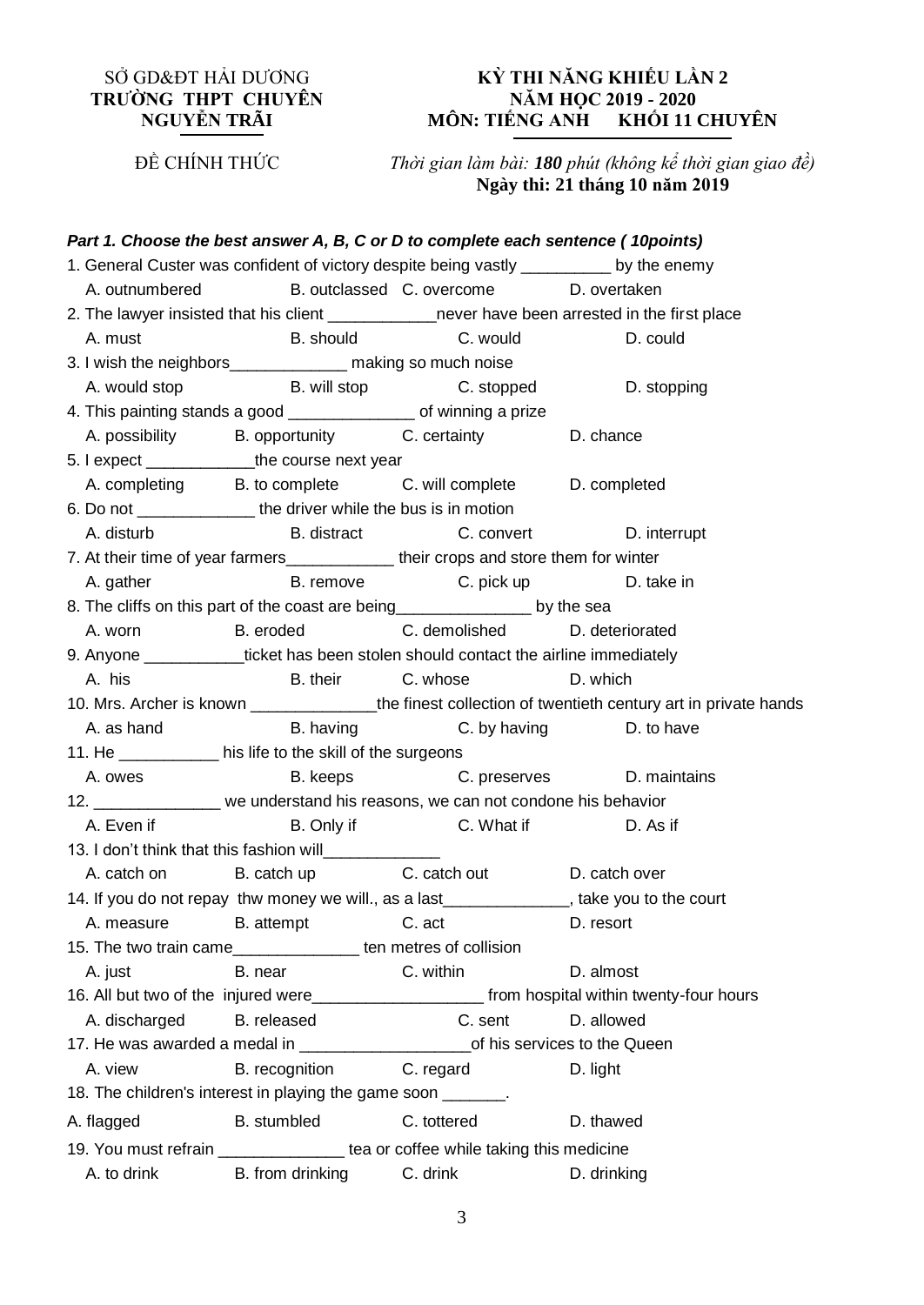|                         | 20. I heard _______ that Jack has been dropped from the basketball team.                                                                                   |  |                 |  |  |
|-------------------------|------------------------------------------------------------------------------------------------------------------------------------------------------------|--|-----------------|--|--|
|                         | A. in the woods<br>B. on the grapevine                                                                                                                     |  |                 |  |  |
|                         | C. under your feet<br>D. on the olive branch                                                                                                               |  |                 |  |  |
|                         | Part 2. Use the correct form of the words in the brackets (5 points)                                                                                       |  |                 |  |  |
|                         | 1. I was late because I _________________ how much time I will need                                                                                        |  | <b>ESTIMATE</b> |  |  |
|                         | 2. There was ice on the pavement which made it very difficult to walk as it was so                                                                         |  |                 |  |  |
|                         | <b>SLIP</b>                                                                                                                                                |  |                 |  |  |
|                         | 3. Despite the star-studded cast, the film was only ________________ successful                                                                            |  | <b>PART</b>     |  |  |
|                         | 4. How can you ____________________the fact that some people live in mansions while others live in slums?<br><b>JUST</b>                                   |  |                 |  |  |
|                         | 5. My brother lives in an attractive ________________________ part of Paris                                                                                |  | <b>RESIDENT</b> |  |  |
|                         | 6. The car in front was going very slowly, so John______________________________ it                                                                        |  | <b>TAKE</b>     |  |  |
|                         |                                                                                                                                                            |  | <b>EXPECT</b>   |  |  |
|                         | 8. There's been yet another_________________________ of cholera in Delhi                                                                                   |  | <b>BREAK</b>    |  |  |
|                         | 9. The lovers stood, hand in hand, gazing at the _______________________sky                                                                                |  | <b>STAR</b>     |  |  |
|                         | 10. There was a heavy _________________yesterday afternoon which completely ruined the church Garden Party                                                 |  | <b>POUR</b>     |  |  |
|                         | Part 3. Complete each of the following sentences with a suitable preposition or particle. (5 points)                                                       |  |                 |  |  |
|                         | 1. They set _________________ for Paris at midnight.                                                                                                       |  |                 |  |  |
|                         | 2. She's very nervous ______________ the new boss.                                                                                                         |  |                 |  |  |
|                         | 3. I'm faithful_______________ my principle.                                                                                                               |  |                 |  |  |
|                         | 4. Her latest novel is coming ____________ in paperback soon.                                                                                              |  |                 |  |  |
|                         | 5. The baby has thrown ___________ her dinner.<br>6. Even old Henry Spalding, who has returned to Wellington in the spring, added his signature __________ |  |                 |  |  |
| good measure.           |                                                                                                                                                            |  |                 |  |  |
|                         | 7. It was my first day on patrol and they threw me ____________ the deep end.                                                                              |  |                 |  |  |
|                         | 8. He's not feeling well at the moment, but he should be up and ________________ again in a few days.                                                      |  |                 |  |  |
|                         | 9. I only get ___________ watching TV when the children are in bed.                                                                                        |  |                 |  |  |
|                         | 10. He says he knows nothing about the missing documents but I'm sure he is holding ____________ me.                                                       |  |                 |  |  |
|                         | Part 4. The passage below contains 10 errors. IDENTIFY and CORRECT them. (10 points)                                                                       |  |                 |  |  |
| <b>Line</b>             |                                                                                                                                                            |  |                 |  |  |
| $\mathbf 0$             | For at least five centuries attempts have been made to devise a system of notation to record                                                               |  |                 |  |  |
| $\mathbf 1$             | the sequence of movement in dances. Scholars believe that the ancient Egyptians made use                                                                   |  |                 |  |  |
| $\mathbf{2}$            | of hieroglyphs to do this and that Romans employed a method of notation for formal gestures.                                                               |  |                 |  |  |
| 3                       | However, the earliest known attempt, recording in two manuscripts preserved in the                                                                         |  |                 |  |  |
| 4                       | Municipal Archives of Cervera, Spain, dates from the second half of the fifteenth century.                                                                 |  |                 |  |  |
| 5                       | From that time, many other systems have been devised. Some were published and achieved                                                                     |  |                 |  |  |
| 6                       | a measure of popularity for a while, but almost all, until the present day, fell eventually in                                                             |  |                 |  |  |
| $\overline{\mathbf{7}}$ | disuse.                                                                                                                                                    |  |                 |  |  |
| 8                       | It is significant that music notation, which opened the way for development in the art of music                                                            |  |                 |  |  |
| $\boldsymbol{9}$        | as we know it today, was first conceived in their modern form in the eleventh century, but was                                                             |  |                 |  |  |
| 10                      | not established as a uniform system till the beginning of the eighteenth. Dance notation got                                                               |  |                 |  |  |
| 11                      | off to a much later start and has undergone a long success of false attempts. Those so many                                                                |  |                 |  |  |
| 12                      | successful beginnings were made is not surprising. Dance is more complex than music lest it                                                                |  |                 |  |  |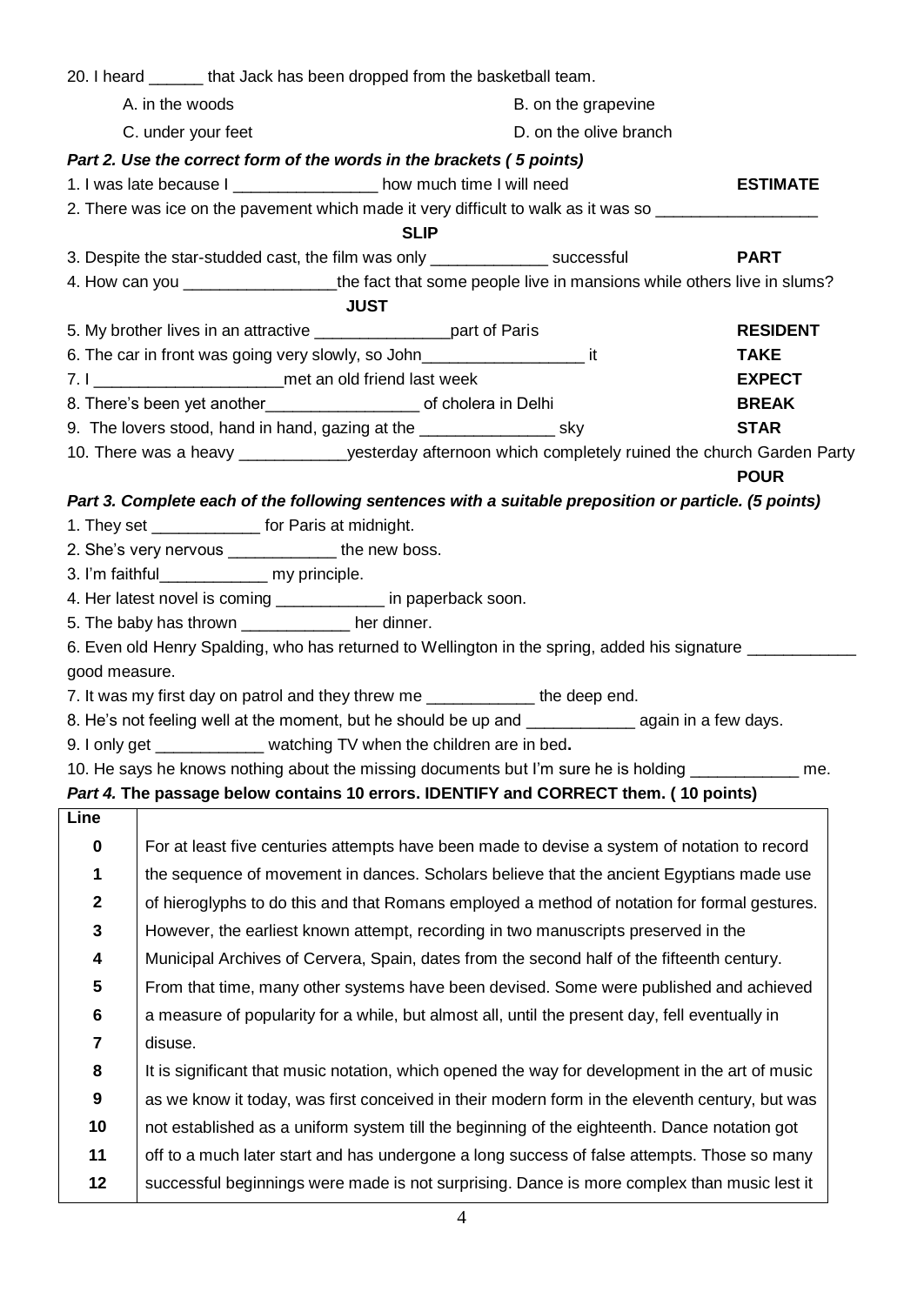- **13** exists in space as well as in time and because the body itself is capable of so many
- **14** simultaneous modes of action. Consequently, the problems of formulating a movement
- **15** notation that can be easily written and read are numerical.

# *Part 5. For questions 1-10, fill each of the following numbered blanks with ONE suitable word.(5 points)*

Along with London's West End theatres, New York's Broadway theatres are thought to be the pinnacle of theatrical production in the English-speaking world. For most American actors, landing a role in one of these productions is far (1) \_\_\_\_\_\_\_ their wildest dreams, as working on Broadway represents the highest (2)

in any theatrical actor's career. Naturally, all actors must keep their options (3) when seeking theatrical work. For those just about to (4) the plunge, it might be wise to first pursue a role in what's (5) as the Off-Broadway theatres, or even better, Off-Off-Broadway theatres. These two types of theatre are defined by seating capacity - the former being 100 to 499 seats, the latter under 100. While the productions are smaller, performances in these theatres can still (6) respect from the theatrical community. An actor can use the venues to get their craft down to a fine (7) and eventually turn in performances eliciting reviews (8) \_\_\_\_\_\_\_\_ of praise from critics who attend. Conversely, there's less need (9) an actor to worry too much about a bad performance. As it's only an Off-Off-Broadway production, it's not the (10) \_\_\_\_\_\_ of the world.

# *Part 6. Read the following passage and mark the letter A, B, C or D on your answer sheet to indicate the best answer to each of the following questions. ( 5 points)*

The sleepy village of Bussier-Badil is (1) the place where you'd expected to find an internationally famous ceramics exhibition attracting fifteen thousand visitors each year. Yet when a pottery fair was first held there over fifty years ago, it was the only one (2) of France, and it is still one of the most important.

But why here? There is a seam of clay that runs through the area, but it is red clay of the type used to make tiles and bricks as  $(3)$  \_\_\_\_\_\_\_\_ pots, so there is no  $(4)$  \_\_\_\_\_\_\_\_\_\_\_\_\_\_ tradition of art pottery. The idea of the fair started when a pottery potter by the name of Miguel Calado (5)\_\_\_\_\_\_\_\_\_\_\_ a studio in the village at the  $(6)$  of the mayor, himself a local tile-maker, who was  $(7)$  to put the region on the map.

And he had certainly succeeded. Every year, up to 40 potters from all over France and beyond (8) on the village to display their wares in a huge purpose-built shed. (9)\_\_\_\_\_\_\_\_on show range from the utilitarian to the decorative, with every nuance in between. And the crowds come to look, to (10) at the potters' art, and to buy.

| 1.A. hardly      | B. seldom      | C. improbably    | D. unlikely   |
|------------------|----------------|------------------|---------------|
| 2.A. in all      | B. altogether  | C. all           | D. of all     |
| 3.A. opposed to  | B. rather than | C. in stead of   | D. apart from |
| 4.A. certain     | B. particular  | C. exact         | D. individual |
| 5.A. turned up   | B. took up     | C. made up       | D. set up     |
| 6.A. instigation | B. advice      | C. encouragement | D. persuasion |
| 7.A. convinced   | B. determined  | C. dedicated     | D. committed  |
| 8.A. gather      | B. assemble    | C. converge      | D. collect    |
| 9.A. Issues      | B. Items       | C. Matters       | D. Topics     |
| 10.A. astonish   | B. fascinate   | C. amaze         | D. marvel     |

# *Part 7. Read the text and choose the answer (A, B, C or D) which you think fits best according to the text. (5 points)*

Life originated in the early seas less than a billion years after the Earth was formed. Yet another three billion years were to pass before the first plants and animals appeared on the continents. Life's transition from the sea to the land was perhaps as much of an evolutionary challenge as was the genesis of life.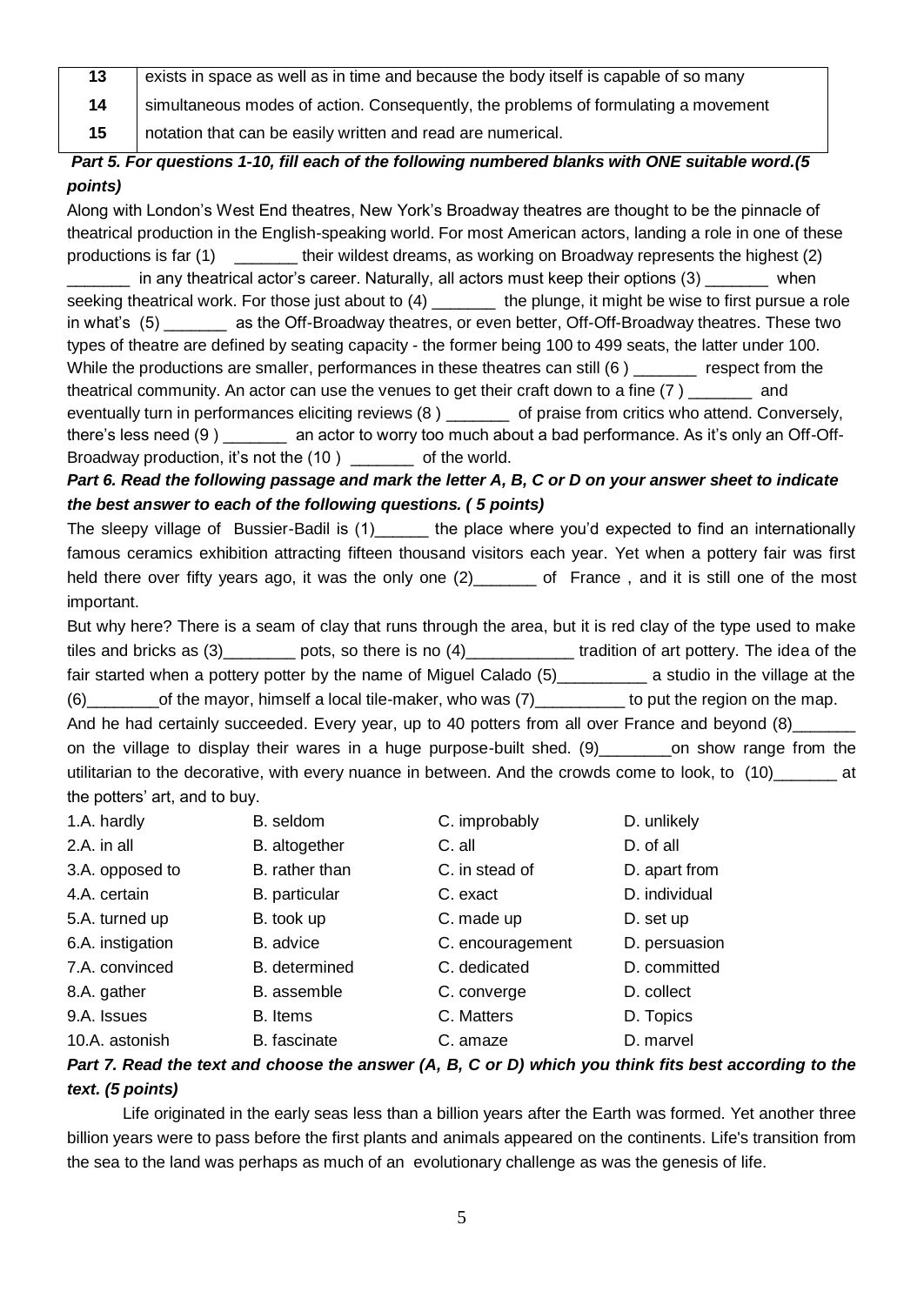What forms of life were able to make such a **drastic** change in lifestyle? **The traditional view** of the first terrestrial organisms is based on mega fossils-relatively large specimens of essentially whole plants and animal. Vascular plants, related to modern seed plants and ferns, left the first comprehensive mega fossil record. Because of this, it has been commonly assumed that the sequence of terrestrialization reflected the evolution of modern terrestrial ecosystems. In this view, primitive vascular plants first colonized the margins of continental waters, followed by animals that fed on the plants, and lastly by animals that preyed on the plant-eater. Moreover, the mega fossils suggest that terrestrial life appeared and diversified explosively near the boundary between the Silurian and the Devonian periods, a little more than 400 million years ago.

 Recently, however, paleontologists have been taking a closer look at the sediments below this Silurian-Devonian geological boundary. It turns out that some fossils can be **extracted** from these sediments by putting the rocks in an acid bath. The technique has uncovered new evidence from sediments that were deposited near the shores of the ancient oceans-plant microfossils and microscopic pieces of small animals. In many **instances** the specimens are less than one-tenth of a millimeter in diameter. Although **they** were **entombed** in the rocks for hundreds of millions of years, many of the fossils consist of the organic remains of the organism.

These newly discovered fossils have not only revealed the existence of previously unknown organisms, but have also pushed back these dates for the invasion of land by multi-cellular organisms. Our views about the nature of the early plant and animal communities are now being revised. And with those revisions come new speculations about the first terrestrial life-forms.

**1.** The word "**drastic**" in line 4 is closest in meaning to

(A) widespread (B) radical (C) progressive (D) risky

**2.** According to the theory that the author calls **"the traditional view",** what was the first form of life to appear on land?

- (A) Bacteria (B) Meat-eating animals
- (C) Plant-eating animals (D) Vascular plants

**3.** According to the passage, what happened about 400 million years ago?

- (A) Many terrestrial life-forms died out.
- (B) New life-forms on land developed at a rapid rate.
- (C) The mega fossils were destroyed by floods.
- (D) Life began to develop in the ancient seas.

**4.** The word "**extracted"** in line 13 is closest in meaning to

(A) located (B) preserved (C) removed (D) studied

**5.** What can be inferred from the passage about the fossils mentioned in lines 2-4 in the third paragraph ?

- (A) They have not been helpful in understanding the evolution of terrestrial life.
- (B) They were found in approximately the same numbers as vascular plant fossils.
- (C) They are older than the mega fossils.
- (D) They consist of modern life forms.

**6.** The word "**instances"** in line 16 is closest in meaning to

(A) methods (B) processes (C) cases (D) reasons

- **7.** The word "**they**" in line 16 refers to
- (A) rocks (B) shores (C) oceans (D) specimens **8.** The word "**entombed**" in line 16 is closest in meaning to
	- (A) crushed (B) trapped (C) produced (D) excavated
- **9.** Which of the following resulted from the discovery of microscopic fossils?
	- (A) The time estimate for the first appearance of terrestrial life-forms was revised
	- (B) Old techniques for analyzing fossils were found to have new uses.
	- (C) The origins of primitive sea life were explained.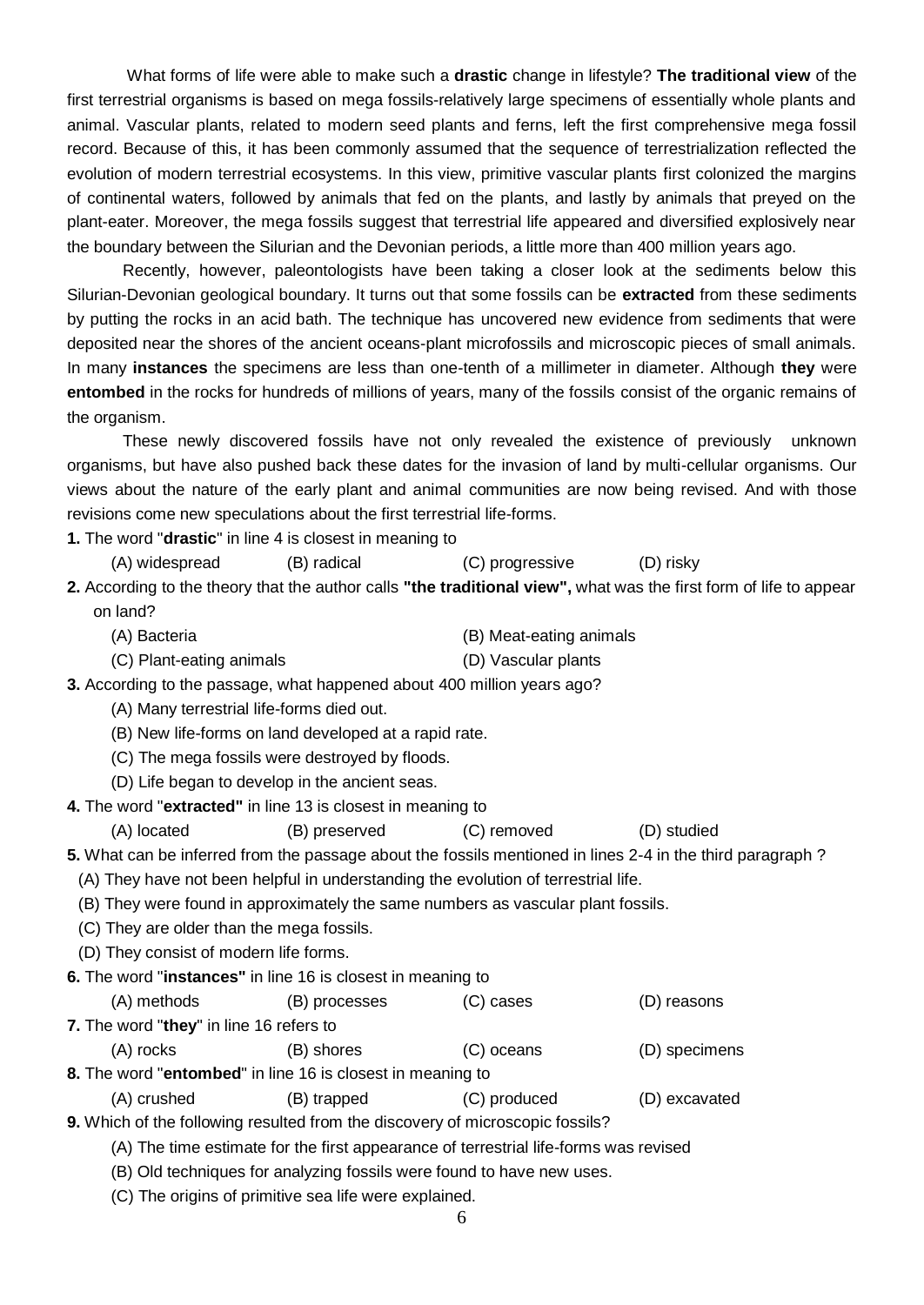(D) Assumptions about the locations of ancient seas were changed.

**10.** With which of the following conclusions would the author probably agree?

- (A) The evolution of terrestrial life was as complicated as the origin of life itself.
- (B) The discovery of microfossils supports the traditional view of how terrestrial life evolved.
- (C) New species have appeared at the same rate over the course of the last 400 million years.
- (D) The technology used by paleontologists is too primitive to make accurate determinations about ages of fossils.

### *Part 8. Read the passage and do the tasks that follow .( 5 points)*

### **Scientists Are Mapping the World's Largest Volcano**

**(A)** After 36 days of battling sharks that kept biting their equipment, scientists have returned from the remote Pacific Ocean with a new way of looking at the world's largest - and possibly most mysterious - volcano, Tamu Massif.

**(B)** The team has begun making 3-D maps that offer the clearest look yet at the underwater mountain, which covers an area the size of New Mexico. In the coming months, the maps will be refined and the data analyzed, with the ultimate goal of figuring out how the mountain was formed.

**(C)** It's possible that the western edge of Tamu Massif is actually a separate mountain that formed at a different time, says William Sager, a geologist at the University of Houston who led the expedition. That would explain some differences between the western part of the mountain and the main body.

**(D)** The team also found that the massif (as such a massive mountain is known) is highly pockmarked with craters and cliffs. Magnetic analysis provides some insight into the mountain's genesis, suggesting that part of it formed through steady releases of lava along the intersection of three mid-ocean ridges, while part of it is harder to explain. A working theory is that a large plume of hot mantle rock may have contributed additional heat and material, a fairly novel idea.

**(E)** Tamu Massif lies about 1,000 miles (1,600 kilometers) east of Japan. It is a rounded dome, or shield volcano, measuring 280 by 400 miles (450 by 650 kilometers). Its top lies more than a mile (about 2,000 meters) below the ocean surface and is 50 times larger than the biggest active volcano on Earth, Hawaii's Mauna Loa. Sager published a paper in 2013 that said the main rise of Tamu Massif is most likely a single volcano, instead of a complex of multiple volcanoes that smashed together. But he couldn't explain how something so big formed.

**(F)** The team used sonar and magnetometers (which measure magnetic fields) to map more than a million square kilometers of the ocean floor in great detail. Sager and students teamed up with Masao Nakanishi of Japan's Chiba University, with Sager receiving funding support from the National Geographic Society and the Schmidt Ocean Institute.

**(G)** Since sharks are attracted to magnetic fields, the toothy fish "were all over our magnetometer, and it got pretty chomped up," says Sager. When the team replaced the device with a spare, that unit was nearly ripped off by more sharks. The magnetic field research suggests the mountain formed relatively quickly, sometime around 145 million years ago. Part of the volcano sports magnetic "stripes," or bands with different magnetic properties, suggesting that lava flowed out evenly from the mid-ocean ridges over time and changed in polarity each time Earth's magnetic field reversed direction. The central part of the peak is more jumbled, so it may have formed more quickly or through a different process.

**(H)** Sager isn't sure what caused the magnetic anomalies yet, but suspects more complex forces were at work than simply eruptions from the ridges. It's possible a deep plume of hot rock from the mantle also contributed to the volcano's formation, he says. Sager hopes the analysis will also help explain about a dozen other similar features on the ocean floor, as well as add to the overall understanding of plate tectonics.

#### **Questions 1-6**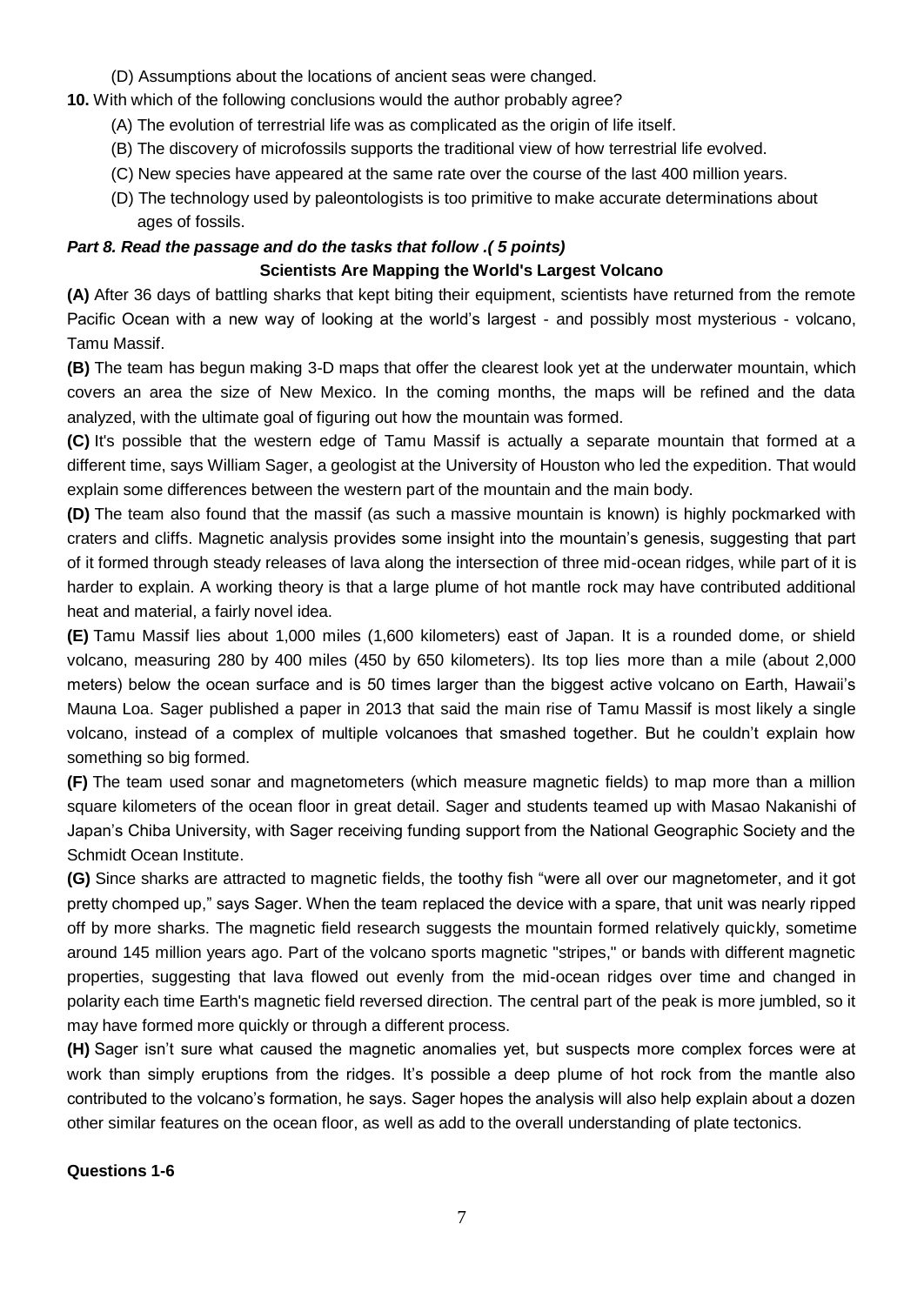What paragraph has the following information? Write the correct letter, **A-H**, in lines 1-6 on your answer sheet. Two paragraph are not mentioned.

**1.** Possible explanation of the differences between parts of the mountain \_\_\_\_\_\_

- **2.** Size data \_\_\_\_\_\_\_\_
- **3.** A new way of looking
- **4.** Equipment which measures magnetic fields \_\_\_\_\_\_\_\_
- **5.** The start of making maps \_\_\_\_\_\_\_
- **6.** A working theory

## **Questions 7-10**

Complete the sentences using **NO MORE THAN TWO WORDS** from the passage.

- **7.** A large plume of \_\_\_\_\_\_\_\_\_\_\_\_\_ rock may have contributed additional heat and material.
- **8.**Tamu Massif is a **and its control of shield volcano.**

**9.** Replacing the device with a **witch a** didn't help, as that unit was nearly ripped off by more sharks.

**10.** Sager believes that the magnetic anomalies were caused by something more than \_\_\_\_\_\_\_\_\_\_\_\_\_\_ from the ridges.

**Part 9:** *You are going to read four different opinions from leading scientists about the future of fuel. For questions 1-10, choose from the writers A-D. The writers may be chosen more than once. ( 5 points)* Which writer:

| 1. believes oil will be available for many more years |  |
|-------------------------------------------------------|--|
|-------------------------------------------------------|--|

2. believes that from now on, less oil is available

3. believes there are ways to obtain energy that we have not yet discovered

- 4. sees a great potential in natural fuels \_\_\_\_\_\_\_\_\_\_
- 5. believes the fuel crisis will cause the poor to become poorer **with all of the sympatric sympatric sympatric sympatric sympatric sympatric sympatric sympatric sympatric sympatric sympatric sympatric sympatric sympatric**
- 6. sees energy and the economy as intrinsically linked \_\_\_\_\_\_\_\_\_\_\_\_\_\_\_\_\_\_\_\_\_\_\_\_\_
- 7. believes we should reduce our dependence on oil immediately \_\_\_\_\_\_\_\_\_\_\_\_\_\_\_\_\_
- 8. believes that people need to be attracted to working in the energy industry
- 9. believes that it is unlikely that governments will invest a lot of money into alternative energy
- 10. believes that future oil recovery will lead to more environmental disasters \_\_\_\_

# *A*

## *Howard Bloom, Author:*

Even though most people are convinced that peak oil has already passed, to me, peak oil is just a hypothesis. There is a theory that carbon molecules can be found in interstellar gas clouds, comets and in space ice, and if this is the case, our planet could ooze oil for ever. And even if we stay earthbound, those who say we have raped the planet of all its resources are wrong. There's a huge stock of raw materials we haven't yet learned to use. There are bacteria two miles beneath our feet which can turn solid granite into food. If bacteria can do it, surely we creatures with brains can do it better. As far as the near future of energy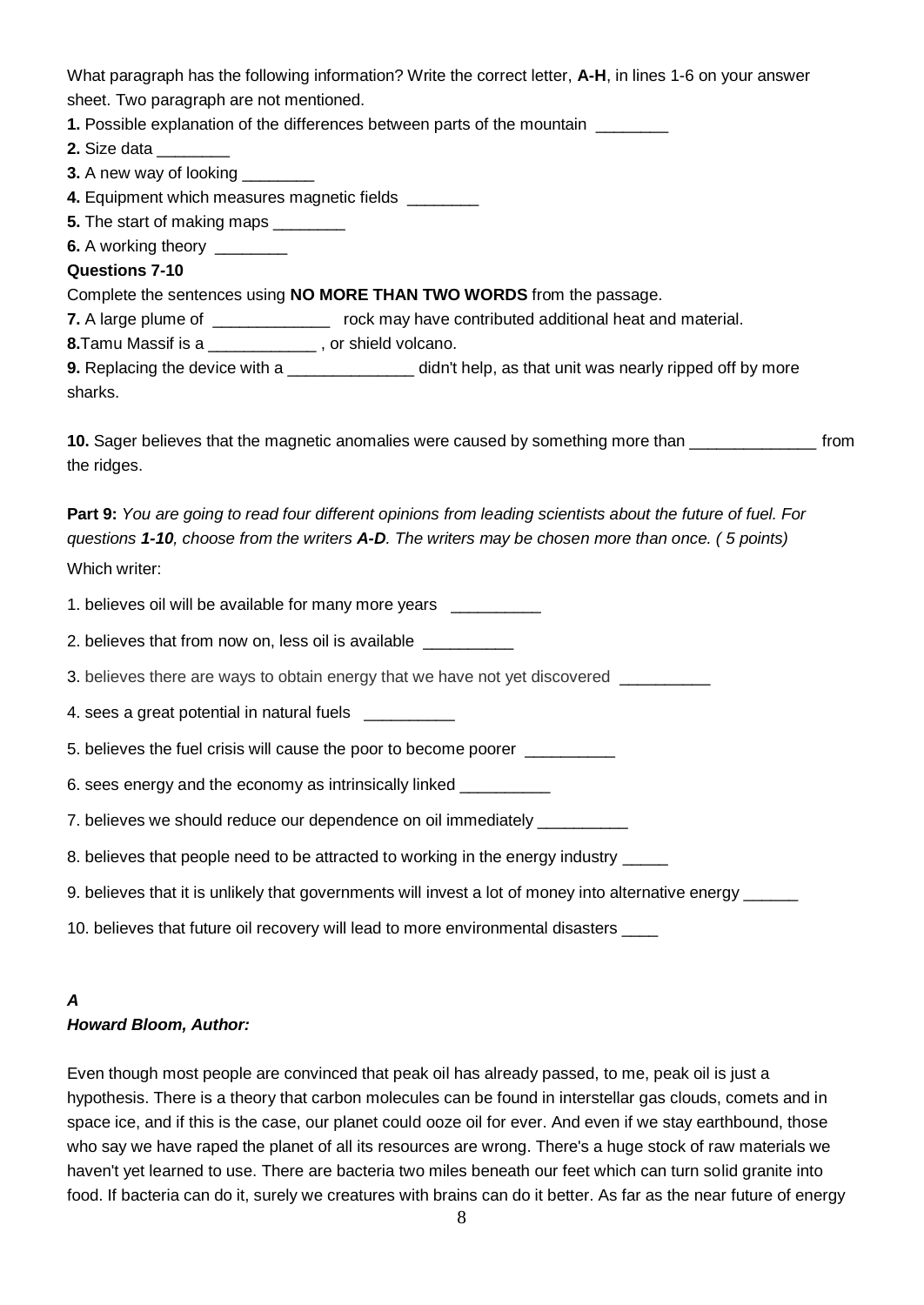is concerned, I believe the most promising alternative fuels are biofuels, such as ethanol. It's an alcohol made from waste products such as the bark of trees, woodchips, and other 'waste materials'. And that's not the only waste that can create energy. My friend in the biomass industry is perfecting an energy-generation plant which can run on human waste. We produce that in vast quantities, and it's already gathered in centralised locations.

#### *B*

#### *Michael Lardelli, Lecturer in Genetics at The University of Adelaide*

Nothing exists on this planet without energy. It enables flowers and people to grow and we need it to mine minerals, extract oil or cut wood and then to process these into finished goods. So the most fundamental definition of money is as a mechanism to allow the exchange and allocation of different forms of energy. Recently, people have been using more energy than ever before. Until 2005 it was possible to expand our energy use to meet this demand. However, since 2005 oil supply has been in decline, and at the same time, and as a direct result of this, the world's economy has been unable to expand, leading to global recession. With the world's energy and the profitability of energy production in decline at the same time, the net energy available to support activities other than energy procurement will decrease. We could increase energy production by diverting a large proportion of our remaining oil energy into building nuclear power stations and investing in renewable forms of energy. However, this is very unlikely to happen in democratic nations, because it would require huge, voluntary reductions in living standards. Consequently, the world economy will continue to contract as oil production declines. With energy in decline, it will be impossible for everyone in the world to become wealthier. One person's increased wealth can only come at the expense of another person's worsened poverty.

#### *C*

#### *Jeroen van der Veer, chief executive of Royal Dutch Shell*

People are understandably worried about a future of growing energy shortages, rising prices and international conflict for supplies. These fears are not without foundation. With continued economic growth, the world's energy needs could increase by 50% in the next 25 years. However, I do not believe that the world is running out of energy. Fossil fuels will be able to meet growing demand for a long time in the future. Taking unconventional resources into account, we are not even close to peak oil. The priority for oil companies is to improve efficiency, by increasing the amount of oil recovered from reservoirs. At present, just over a third is recovered. We can also improve the technology to control reservoir processes and improve oil flow. However, these projects are costly, complex and technically demanding, and they depend on experienced people, so it is essential to encourage young people to take up a technical career in the energy industry. Meanwhile, alternative forms of energy need to be made economically viable. International energy companies have the capability, the experience and the commercial drive to work towards solving the energy problem so they will play a key role. But it is not as simple as merely making scientific advances and developing new tools; the challenge is to deliver the technology to people worldwide. Companies will need to share knowledge and use their ideas effectively.

### *D*

#### *Craig Severance, blogger*

What will it take to end our oil addiction? It's time we moved on to something else. Not only are world oil supplies running out, but what oil is still left is proving very dirty to obtain. The Deepwater Horizon oil spill